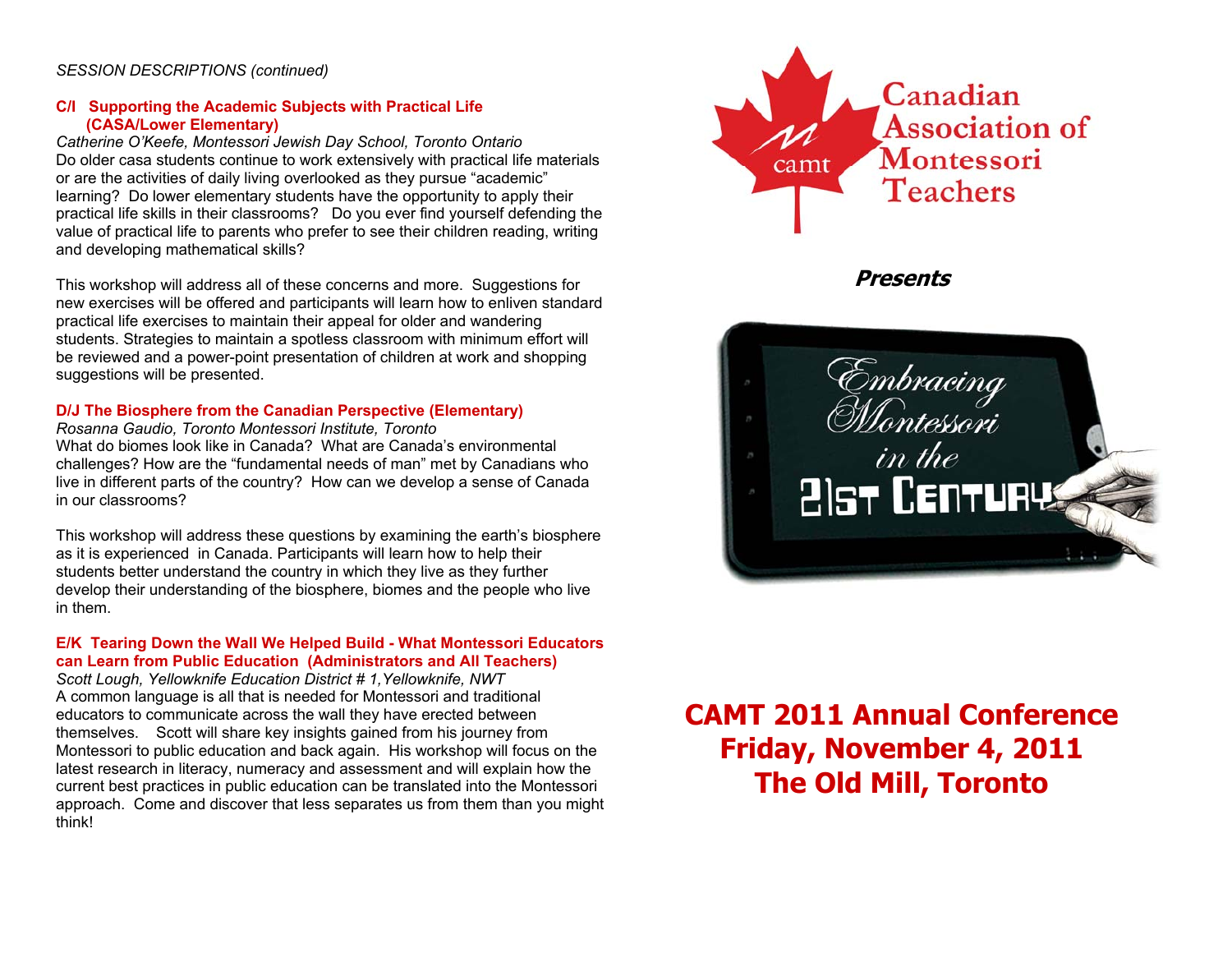# **Keynote Speaker Exploring Montessori's Ideas in BRAVE New Ways**

# **Dr. Marlene Barron,** *Barron International, New York USA*

Today's world has changed. It is NOT the world of our grandparents. What do modern Montessori educators need to rethink and change? Universal stages? … Materials? … The



way we partner with parents? What about our students?… Do we know more than they do? Come prepared to be stimulated and challenged. A lively discussion is guaranteed.

### About Dr. Marlene Barron…

Marlene Barron, PhD, has spent over forty-five years as a classroom teacher, adult educator, and Head of School. She was a professor of education at New York University and the head of West Side Montessori School in New York City. Dr. Barron was the director of both the NYU Montessori and West Side Montessori School teacher education programs – both MACTE accredited and AMS affiliated. Her volunteer work in the Montessori community includes serving as president and treasurer of AMS, and secretary/treasurer of IAME. Dr. Barron currently spends most of her time working as a consultant [mainly in Asia and Africa] and as a MACTE commissioner.

# **Workshops**

*(Note: Workshops will be offered both a.m. and p.m., unless indicated otherwise)* 

### **A/G Observation: Finding the Lens to Notice, Analyze and Plan**

*Dr. Marlene Barron, New York, NY USA* 

We see what we notice. We remember bits and pieces. This interactive workshop will enable you to uncover your personal lens so you can begin to see and understand what's really happening in your classroom. A comprehensive recordkeeping system will be examined, which begins with daily notes on your students and continues with a method to analyze what you've noticed. Learn how to translate this information into plans and reports that can be shared with parents via conferences and blogs.

### **B/H Bringing Visual Art into the Classroom**

### *Christine Benson, Journey Through The Arts, Port Hope Ontario*  **B - Building the Foundation for Art-Making and Appreciation – Casa (Morning Workshop)**

Despite the young age of casa students, various art projects and techniques can be easily developed and modified to reflect the fine motor skills and attention spans of individual students. In this workshop, participants will learn how to introduce art basics such as colour, shape and texture to casa students. Specific art materials for the 3-6 year age range will be reviewed and a sample art project will be presented. In addition, the importance of allowing for individual expression through imaginative exploration and experimentation will be discussed.

### **H - Introducing Elementary Students to the World of Art Around Them – Elementary (Afternoon Workshop)**

This workshop will review the importance of broadening the elementary students' view of art as it relates to the world around them. Having understood and experienced the basics of art-making while in the casa classroom, elementary students need to be encouraged to apply and refine their skills with a variety of media. More sophisticated techniques that enable students to express emotions artistically will be demonstrated. Workshop participants will be shown a sample project and will learn how to introduce a global perspective of the art world to their students through the study of various artists' styles and subject matters from around the world.

### **F Third Plane Montessori Programs for the 21st Century (Adolescent) (Morning Workshop)**

### *Pat Gere, Ottawa Montessori, Ottawa*

Many schools have or are planning Montessori middle school programs. What characterizes 12-15 year old students and their program? What guidance did Dr. Montessori give us and what is being done now? What about a Montessori High School? Join me for an overview of adolescent programming, Everyone who has been an adolescent is welcome to attend!

### **L The Toddler Environment as Part & Contributor to the Whole School Community (Toddler) (Afternoon Workshop)**

*Angela Gidman-Patient, Clanmore Montessori, Oakville Ontario*  Angela will present an examination of the role of observation as toddler teachers guide their young students on the road to independence, selfconstruction and normalization. Her workshop will help toddler teachers understand how to provide a learning environment that offers an effective bridge to the casa classroom.

*(Additional Session Descriptions continued on back cover of brochure)* 

**For speaker biographies, visit www.camt100.ca**